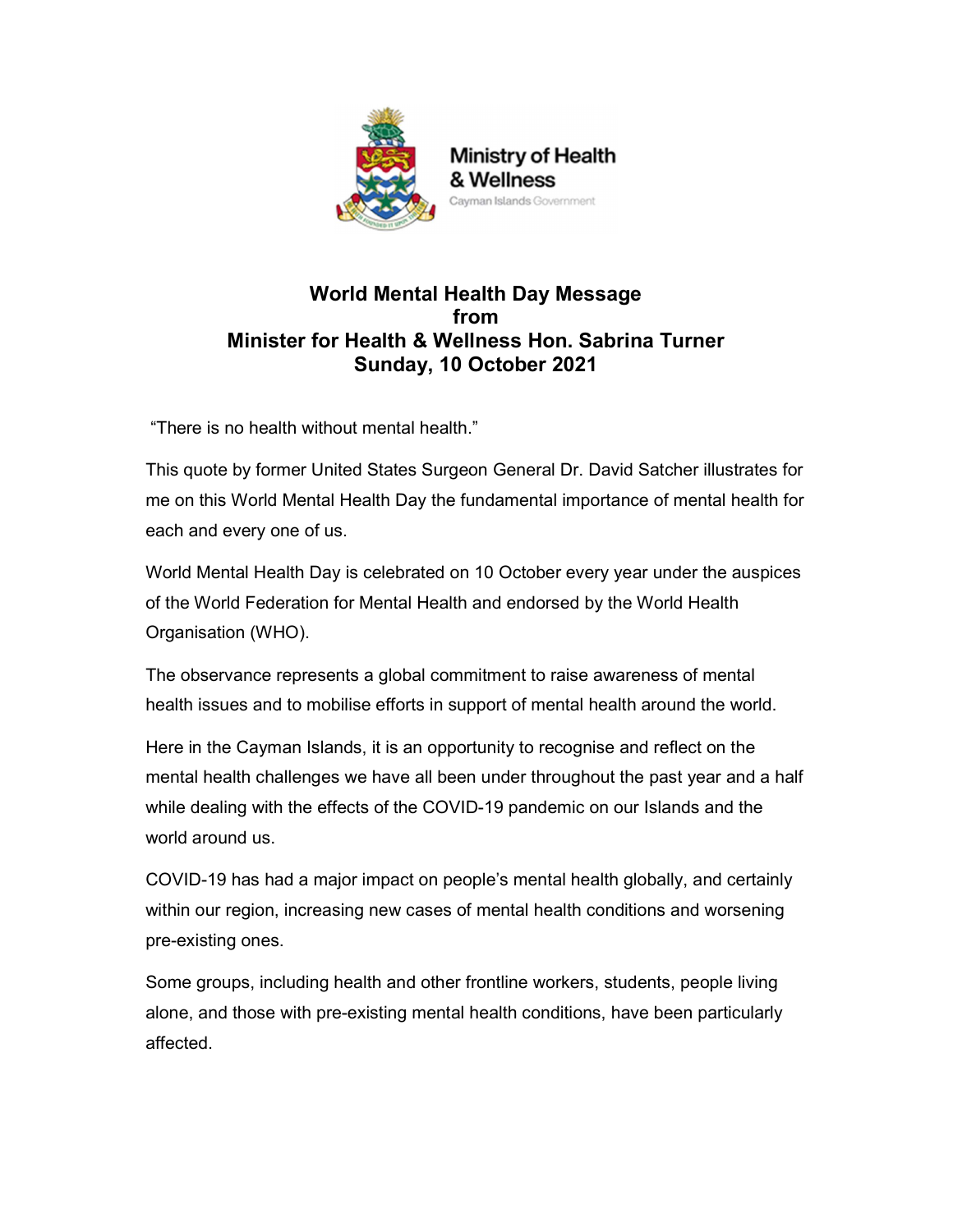As we have seen locally, the pandemic also disrupted the provision of services for mental, neurological and substance use disorders. The mental health impacts of COVID-19 on all of us cannot be discounted and will be seen for a while to come.

Many Caymanians and residents remain under great strain, dealing with increased anxiety around the challenges this pandemic has thrown at us, including financial pressures and fears about our personal safety and that of our loved ones.

The theme for this year's World Mental Health Day is "Mental health care for all: let's make it a reality."

And I certainly aim to make it a reality in the Cayman Islands.

Mental health and overall wellness are very important to me in my role as Minister of Health and Wellness. I hope to strengthen the existing mental health services available locally for vulnerable groups such as our children, youth, and elderly, but also for everyone.

I think it is impossible for anyone to say that they have not experienced mental health challenges at some point in their lives, and certainly not over the past year and several months.

We are taking steps in the right direction, with the increased provision of mental health counseling and educational psychologist support in schools, and our commitment to construct the Cayman Islands' long-awaited residential mental health facility.

I believe there is also a far greater awareness of the impact of mental health on all of our lives, largely through the services provided by the hardworking mental health professionals throughout both our public and private healthcare systems.

But I know that more must be done.

Which is why, included in this Government's Strategic Policy Statement are specific objectives aimed at providing more holistic and available mental health services for the people of the Cayman Islands.

Such as providing a specialised youth mental health facility; promoting better mental health and special needs insurance coverage so everyone has access to mental